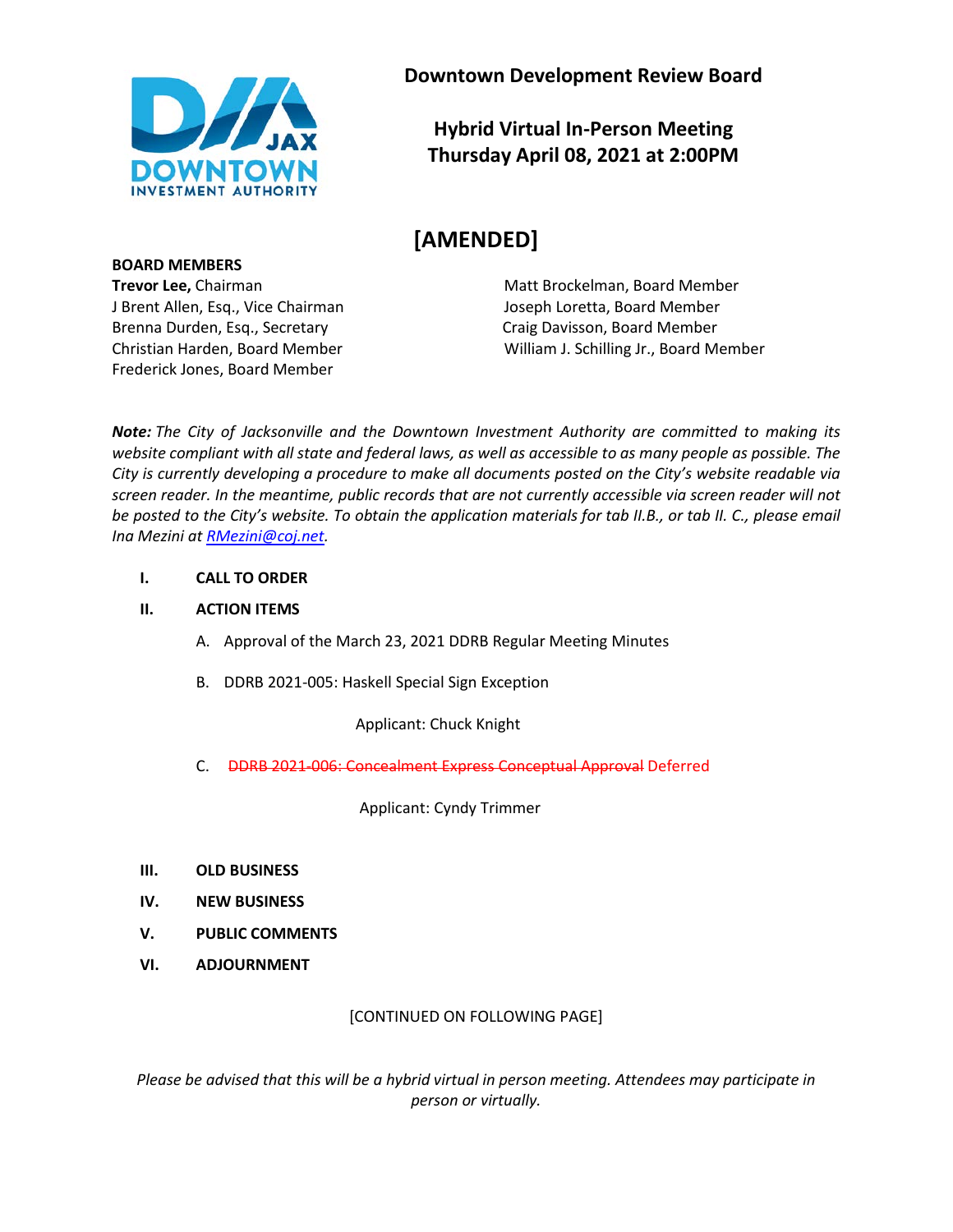Downtown Development Review Board DDRB Meeting Agenda – Thursday, April 08, 2021 Page 2

#### **PHYSICAL LOCATION**

Jacksonville Public Library-Main Library/Downtown 303 North Laura Street Multipurpose Room (located in the Conference Center) Jacksonville, Florida 32202

Visitors are encouraged not to enter City owned public buildings if they have: symptoms of COVID-19, a fever of 100.4 degrees Fahrenheit or higher, are currently undergoing evaluation for COVID-19 infection, a diagnosis of COVID-19 in the prior 10 days, or have had close contact with someone infected with COVID-19 during the prior 14 days. Any member of the public entering City owned public building may choose to wear a mask inside the building.

**Directions to Multipurpose Room:** Upon entering Laura Street entrance to the Library, follow directions and signage for temperature check, then proceed into the Main Library. Walk counterclockwise around the grand staircase and you will see signs for the public elevators. Take the elevator down to level C for Conference Level. Exit the elevator and follow hallway out. Turn left out of the hallway and proceed through glass doors into Conference Center. The Multipurpose Room is the first room on the left.

#### **VIRTUAL LOCATION**

Interested persons desiring to attend this meeting virtually can do so via Zoom (including by computer or telephone) using the following meeting access information:

#### **By Computer**

<https://zoom.us/j/98596868344?pwd=bFJ1UEhrMmJ2SGNoKzNCdndzTmZLdz09>

**Meeting ID: 985 9686 8344 Passcode: 698693**

**One tap mobile** +1 (646) 558-8656 (New York) +1 (312) 626-6799 (Chicago)

**Find your local number:** <https://zoom.us/u/avyAuMLXj>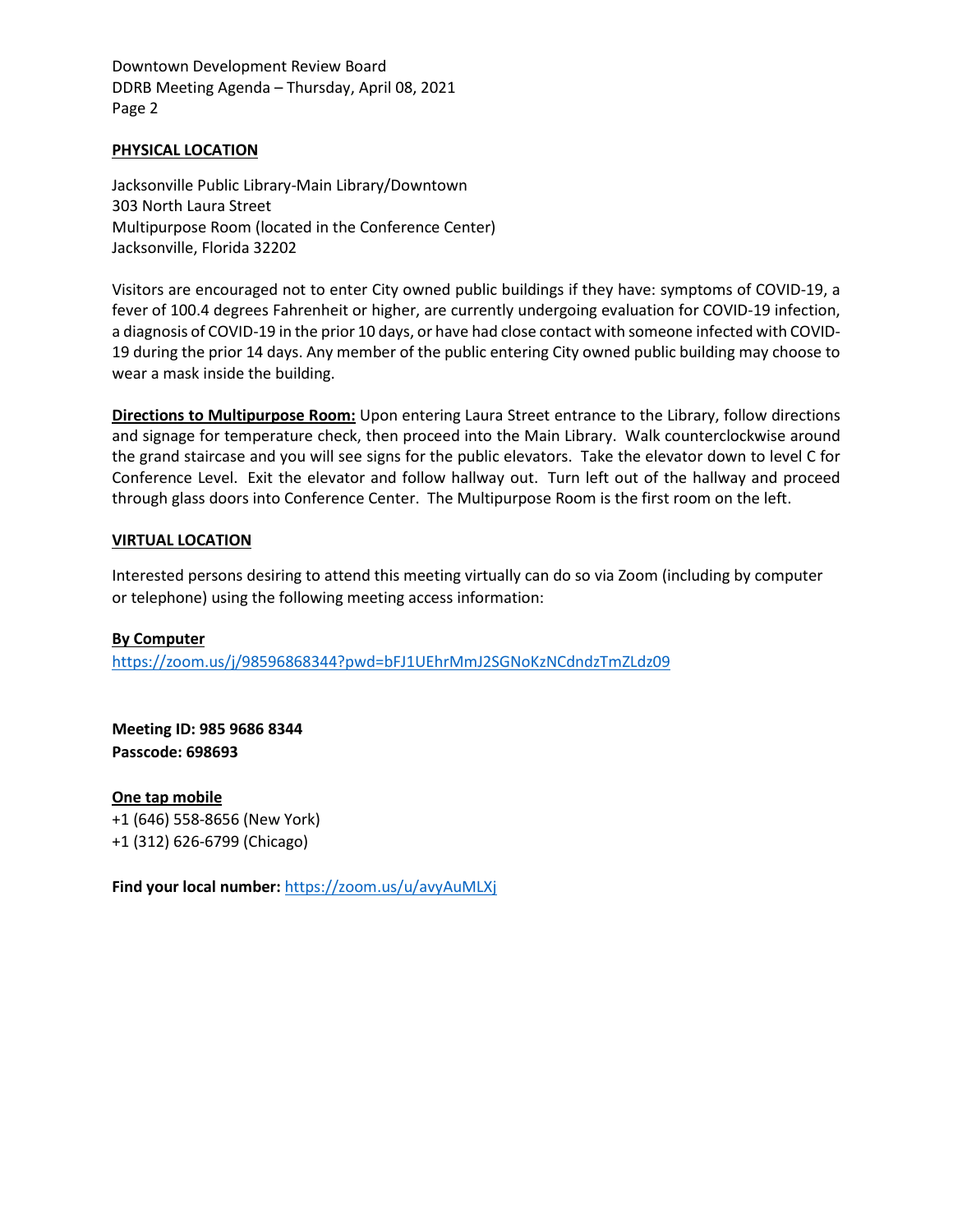

*Thursday April 08, 2021 2:00 p.m.* 

# **MEETING MINUTES**

**Board Members Present:** T. Lee, Chair; B. Allen, Esq., Vice Chair; B. Durden, Esq., Secretary; B. Schilling; M. Brockelman; C. Davisson; C. Harden (participated via Zoom)

**Board Members Excused:** F. Jones and J. Loretta.

**DIA Staff Present:** Guy Parola, Operations Manager; Steve Kelley, Director of Downtown Real Estate and Development; Lori Radcliffe-Meyers, Redevelopment Coordinator; Ina Mezini, Marketing and Communications Specialist; and Xzavier Chisholm, Administrative Assistant.

**Representing Office of General Counsel:** Susan Grandin, Esq.

# **I. CALL TO ORDER**

# **Meeting Convened: 1:59 p.m.**

Chairman Lee called the meeting to order at 1:59 p.m. Chairman Lee commented that Board Member Harden will be participating online and be able to vote.

# **II. ACTION ITEMS**

# **A. APPROVAL OF THE FEBURARY 11, 2021 DDRB MEETING MINUTES**

Chairman Lee opened the floor for discussion. Seeing none, Chairman Lee called for a vote.

# **A MOTION WAS MADE BY BOARD MEMBER ALLEN AND SECONDED BY BOARD MEMBER BROCKELMAN APPROVING THE MARCH 23, 2021 DDRB MINUTES.**

# **THE MOTION PASSED 7-0-2.**

# **B. DDRB 2021-005: HASKELL SPECIAL SIGN EXCEPTION APPLICANT – CHUCK KNIGHT**

Lori Radcliffe-Meyers reported that DDRB Application 2021-005 is requesting a Special Sign Exception to allow for a monument sign at 111 Riverside Avenue that will replace the existing Haskell sign.

Chairman Lee asked for the applicant presentation.

Chuck Knight, Jonathan Knight, and John Cox provided the applicant presentation.